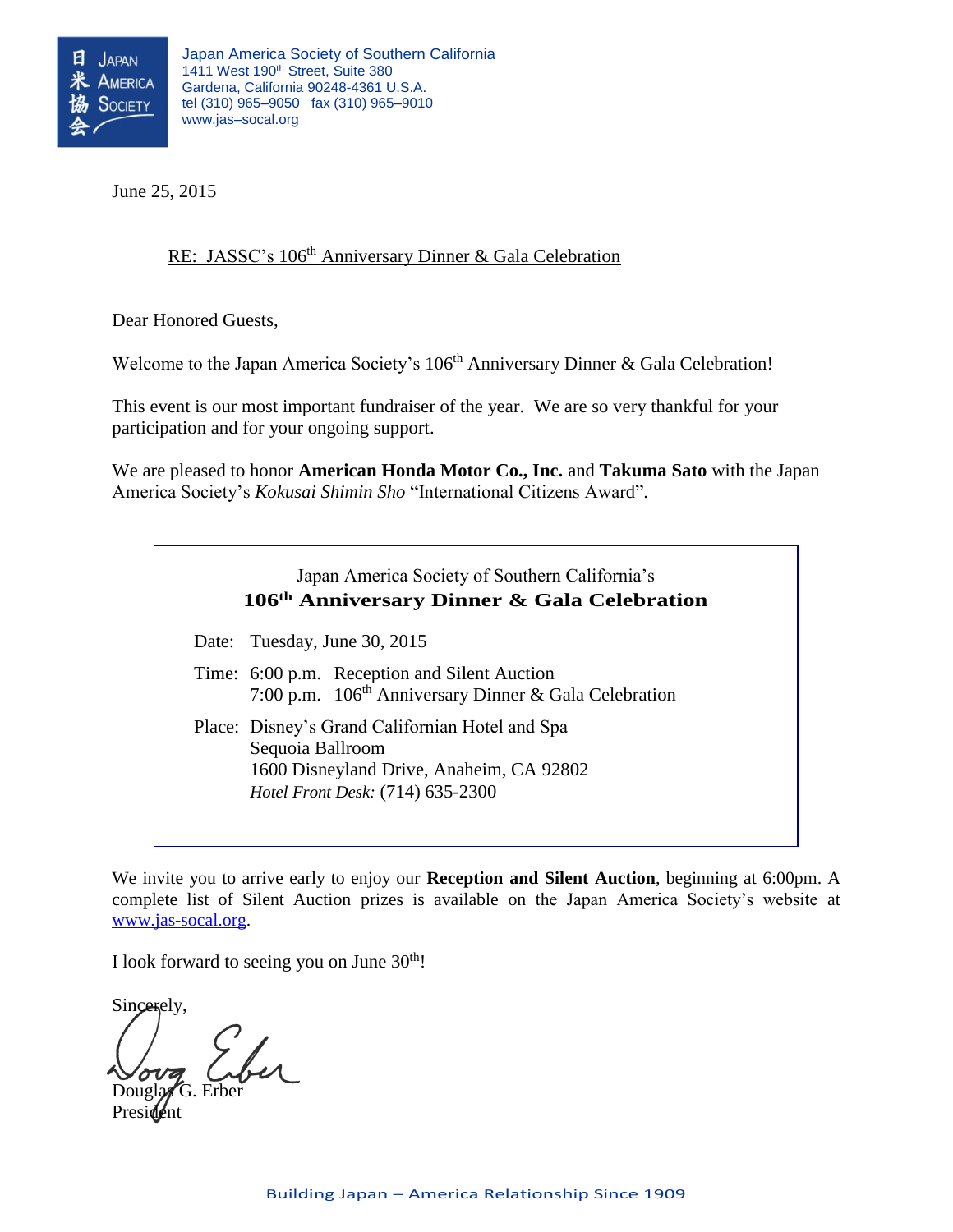

Japan America Society of Southern California 1411 West 190<sup>th</sup> Street, Suite 380 Gardena, California 90248-4361 U.S.A. tel (310) 965–9050 fax (310) 965–9010 www.jas–socal.org

# Japan America Society of Southern California's **106 th Anniversary Dinner & Gala Celebration GUEST INFORMATION**

## *Date and Schedule*

Tuesday, June 30, 2015

6:00 p.m. Reception & Silent Auction 7:00 p.m. 106<sup>th</sup> Anniversary Dinner & Gala Celebration

## *Location*

**Disney's Grand Californian Hotel & Spa** – Sequoia Ballroom 1600 Disneyland Drive, Anaheim, CA 92802 *Hotel Front Desk:* (714) 635-2300

#### *Attire*

Cocktail Attire (Men – suit and tie, Women – cocktail dress or business suit)

## *Parking*

\$10 per vehicle for self-parking at Disney's Paradise Pier Hotel, \$25 per vehicle for valet parking only at Disney's Grand Californian Hotel and Spa

#### *Check-In*

If you valet park at Disney's Grand Californian Hotel & Spa, walk into the front lobby and make a left, following the Blue JAS signs towards the Conference Centers to the Sequoia Ballroom.

If you self park at Disney's Paradise Pier Hotel, please walk north along Disneyland Drive and cross the street to the entrance of the Disney's Grand Californian Hotel & Spa's front lobby. Once inside the lobby make a left, following the Blue JAS signs towards the Conference Centers to the Sequoia Ballroom.

Please check-in at registration by your last name.

**If you need information on the day of the Gala, please call (714) 717-6820 for a Japan America Society staff member.**